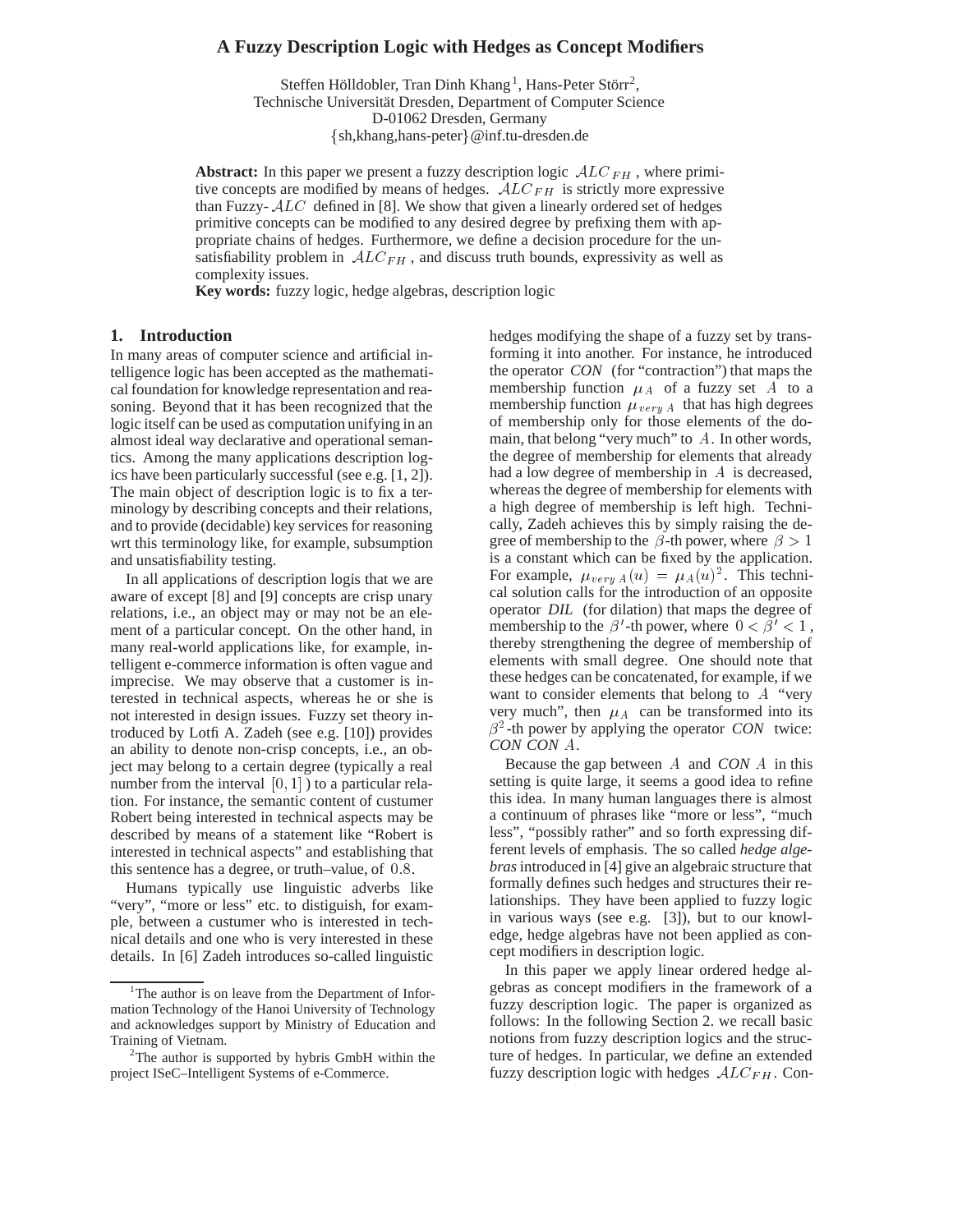cept modifiers are formally introduced in Section 3.. A decision procedure for the unsatisfiability problem of  $ALC_{FH}$  is presented in Section 4.. Expessivity and complexity issues are discussed in Sections 5. and 6. Finally, we discuss our findings in Section 7.

# **2. Logical Basics**

# **2.1. Fuzzy Description Logic**

Concepts are expressions that collect the properties, described–among others–by means of roles of a set of individuals. From a first order logical viewpoint, concepts can be seen as unary predicates, whereas roles are interpreted as binary predicates. A concept can be build out of primitive concepts, roles, modifiers and combinations of other concepts (see Table 1). For the fuzzy extension, a concept  $C$ , rather than being interpreted as a classical set, will be represented as a fuzzy set and, thus, concepts become imprecise. Consequently, a statement like " $a$  is  $C$ ", b where  $a$  is an individual, will have a truth-value in  $[0, 1]$  denoting the degree of the membership of a in the fuzzy set  $C$ .

| $C, D \rightarrow$ | А             | (primitive concept)          |
|--------------------|---------------|------------------------------|
|                    | R             | (primitive role)             |
|                    |               | (top concept)                |
|                    |               | (bottom concept)             |
|                    | $\neg C$      | (negation)                   |
|                    | M A           | (concept modification)       |
|                    | $C\sqcap D$   | (concept conjunction)        |
|                    | $C \sqcup D$  | (concept conjunction)        |
|                    | $\forall R.C$ | (universal quantification)   |
|                    | $\exists R.C$ | (existential quantification) |
|                    |               |                              |

Table 1: The language  $ALC_{FH}$  of the description logic  $ALC$  extended by fuzzy hedges. As a notational convention,  $C$  and  $D$  denote concepts,  $A$ primitive concepts,  $R$  roles and  $M$  concept modifiers, all of them possibly with subscripts.

The semantics is based on the notion of an interpretation. An interpretation is a pair  $\mathcal{I} = (\Delta^{\mathcal{I}}, \mathcal{I})$ consisting of an non-empty set  $\Delta^{\mathcal{I}}$  (called the domain) and an interpretation function  $\perp$  mapping individuals to elements of  $\Delta^{\mathcal{I}}$ , concepts C to a membership function  $C^{\perp} : \Delta^{\perp} \to [0,1]$ , and roles R to a membership function  $R^{\perp}$ :  $\Delta^{\perp} \times \Delta^{\perp} \rightarrow [0,1].$ Therefore, if  $d \in \Delta^{\mathcal{I}}$  is an object of the domain  $\Delta^{\perp}$ , then  $C^{\perp}(d)$  is the degree of d being an element of the fuzzy concept  $C$  under  $\mathcal I$ . Roles are interpreted in the same way. The interpretation for complex concepts is defined in Table 2.<sup>3</sup>

Two concepts  $C$  and  $D$  are said to be *equivalent* (denoted by  $C \cong D$ ) when  $C^{\perp} = D^{\perp}$  for all interpretations *T*. For instance,  $\top \cong \neg \bot$ ,  $(C \sqcap D) \cong$  $\neg(\neg C \sqcup \neg D)$  and  $(\forall R.C) \cong \neg (\exists R.\neg C)$ .

$$
A^{\mathcal{I}} : \Delta^{\mathcal{I}} \to [0, 1]
$$
  
\n
$$
R^{\mathcal{I}} : \Delta^{\mathcal{I}} \times \Delta^{\mathcal{I}} \to [0, 1]
$$
  
\n
$$
\top^{\mathcal{I}}(d) = 1 \text{ for all } d \in \Delta^{\mathcal{I}}
$$
  
\n
$$
\bot^{\mathcal{I}}(d) = 0 \text{ for all } d \in \Delta^{\mathcal{I}}
$$
  
\n
$$
(C \sqcap D)^{\mathcal{I}}(d) = \min \{ C^{\mathcal{I}}(d), D^{\mathcal{I}}(d) \}
$$
  
\n
$$
(C \sqcup D)^{\mathcal{I}}(d) = \max \{ C^{\mathcal{I}}(d), D^{\mathcal{I}}(d) \}
$$
  
\n
$$
(\neg C)^{\mathcal{I}}(d) = 1 - C^{\mathcal{I}}(d)
$$
  
\n
$$
(MA)^{\mathcal{I}}(d) = \eta_M(A^{\mathcal{I}}(d))
$$
  
\n
$$
(\forall R.C)^{\mathcal{I}}(d) = \inf_{d' \in \Delta^{\mathcal{I}}} \{ \max \{ 1 - R^{\mathcal{I}}(d, d'), C^{\mathcal{I}}(d') \} \}
$$
  
\n
$$
(\exists R.C)^{\mathcal{I}}(d) = \sup_{d' \in \Delta^{\mathcal{I}}} \{ \min \{ R^{\mathcal{I}}(d, d'), C^{\mathcal{I}}(d') \} \}
$$

Table 2: Interpretations of  $ALC_{FH}$ .  $\eta_M$  is a membership modifier discussed later.

A *fuzzy assertion* (denoted by  $\psi$ ) is one of  $\langle \alpha \rangle$  $n\rangle$ ,  $\langle \alpha \geq n \rangle$ ,  $\langle \alpha \leq n \rangle$ ,  $\langle \alpha \leq n \rangle$  and  $\langle \alpha = n \rangle$ where  $\alpha$  is an expression of type  $a : C$  ("a is in C"),  $(a,b)$ : R (" $(a,b)$  is in R") and  $n \in$  $[0, 1)$ . From a semantical viewpoint, a fuzzy assertion  $\langle \alpha \geq n \rangle$  constrains the truth-value of  $\alpha$  to be greather or equal to  $n$ . Formally, an interpretation  $\mathcal I$  satisfies a fuzzy assertion  $\langle a: C \geq n \rangle$ (resp.  $\langle (a, b) : R \geq n \rangle$ ) iff  $C^{\mathcal{I}}(a^{\mathcal{I}}) \geq n$  (resp.  $R^{\perp}(a^{\perp},b^{\perp}) \geq n$ ). The operators  $\gt, \Rightarrow \lt$  and  $\leq$ are interpreted in the same way. Two fuzzy assertion  $\psi_1$  and  $\psi_2$  are said to be *equivalent* (denoted by  $\psi_1 \cong \psi_2$ ) iff they are satisfied by the same set of interpretations.

A *fuzzy terminological axiom* is either a *fuzzy concept specialization* of the form  $A \leq C$  or a *fuzzy concept definition* of the form  $A := C$ . A specialisation denotes the "more specific than"-relation between concepts, and a definition denotes the equivalence of concepts. A fuzzy interpretation  $\mathcal I$  satisfies a fuzzy concept specialisation  $A \leq C$  iff for all  $d \in \Delta^{\perp}$  we find  $A^{\perp}(d) \leq C^{\perp}(d)$ , whereas  $\mathcal{I}$  satisfies a fuzzy concept definition  $A = C$  iff for all  $d \in \Delta^{\perp}$  we find  $A^{\perp}(d) = C^{\perp}(d)$ .

A *fuzzy knowledge base*  $\Sigma$  is the union of a finite set  $\Sigma_A$  of fuzzy assertions and a finite set  $\Sigma_T$ of fuzzy terminological axioms. An interpretation  $\mathcal I$ *satisfies* (or is a *model* of) a fuzzy knowledge base  $\Sigma$  iff  $\mathcal I$  satisfies each element of  $\Sigma$ . A fuzzy knowledge base *entails* a fuzzy assertion  $\psi$  (denoted by  $\Sigma \models \psi$  iff every model of  $\Sigma$  also satisfies  $\psi$ . Furthermore, let  $C$  and  $D$  be two concepts,  $D$ *fuzzy subsumes* C with respect to  $\Sigma_T$  (denoted by  $C \preceq_{\Sigma_T} D$ ) iff for every model  $\mathcal I$  of  $\Sigma$  and for all  $d \in \Delta^{\perp}$  we find  $A^{\perp}(d) \leq C^{\perp}(d)$ .

The problem of determining whether  $\Sigma \models \psi$  is called *entailment problem*, whether  $C \preceq_{\Sigma_T} D$  is called  $fuzzy$  subsumption problem, and whether  $\Sigma$ is satisfiable is called *satisfiability problem*.

<sup>&</sup>lt;sup>3</sup>The similarity of the definitions of many of the operators defined in Table 2 with fuzzy set operations [5] is intended.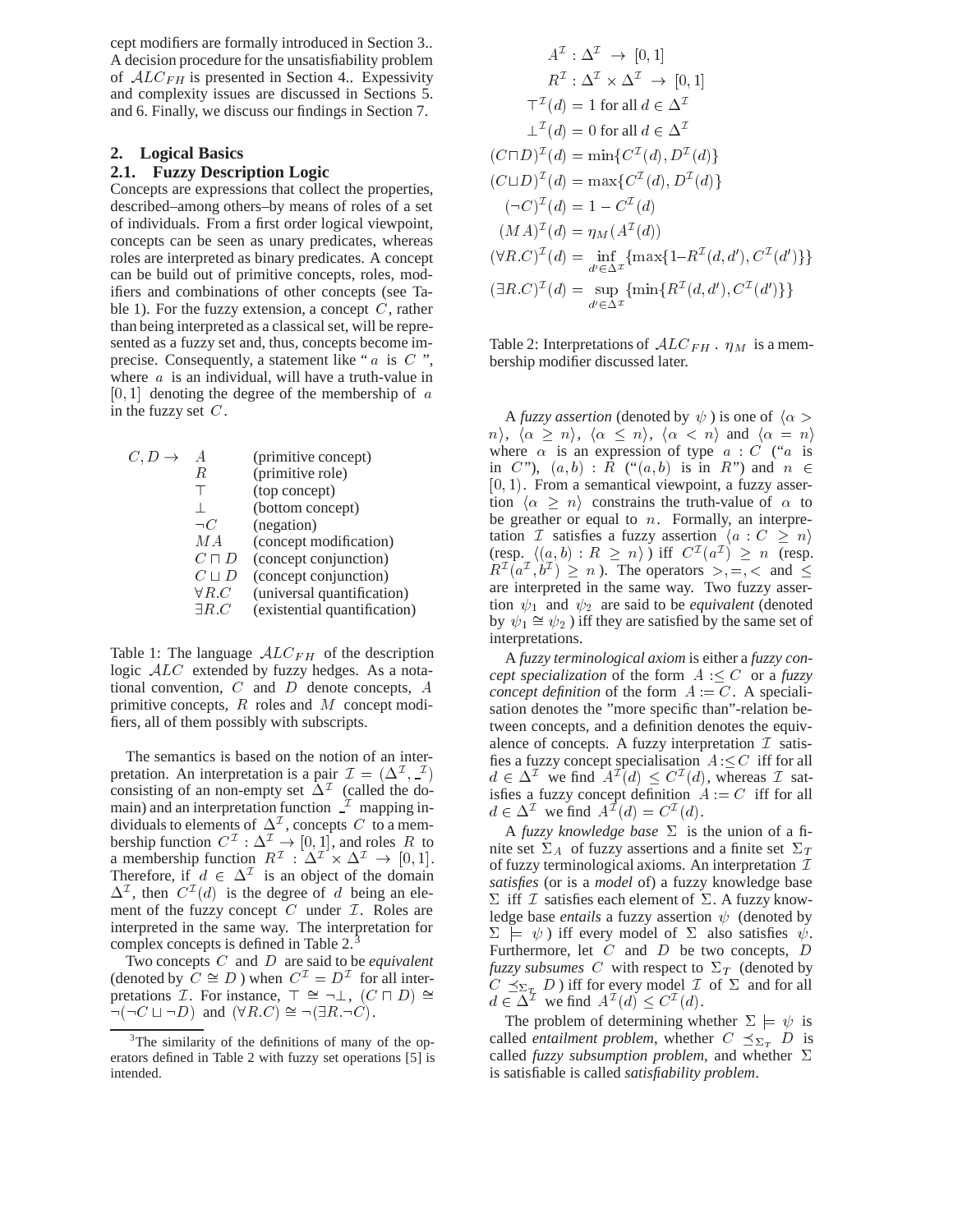### **2.2. The Structure of Hedges**

In fuzzy set theory, hedges ware defined as unary operators which act on fuzzy sets, and form new fuzzy sets [6], for instance,  $\mu_{veryA}(u) = \mu_A(u)^2$ , where u an element of the universe U and  $\mu_A$ is the membership function of the fuzzy set  $A$ . Starting from a set of hedges  $H$ , for example  $\{very, mol, rather, possibly\}$ ,<sup>4</sup> a hedge algebra defines an ordering relation  $\leq$  on linguistic terms. In the work of Nguyen Cat Ho *etal*. [4, 3] linguistic terms are defined as chains of hedges applied to socalled generators, whose truth value is modified by the hedges. In the context of description logics the generators are the primitive concepts. In this paper, we assume that  $H$  is linearly ordered such that each two hedges are comparable. In the literature hedge algebras with partially ordered sets of hedges are also studied by extending refined hedge algebras with distributive properties. In principle, the method for mapping linguistic terms to fuzzy sets seems to be applicable in case of partially ordered sets of hedges as well if a linearization of the order is considered.

In contrast to the hedges introduced by Zadeh, a chain of hedges has a meaning only taken as a whole: each new hedge put in front refines the meaning of the others. Each hedge is either positive or negative wrt the others, i.e., it increases or decreases the meaning, respectively. "Very", for example, can be positive to "very" when it strenghtens the effect:  $x \leq \text{very } x \leq \text{very } \text{very } x$ . On the other hand, it can be at the same time negative to other hedges like "possibly", when it reduces its effect: *possibly*  $x \leq \text{very possibly } x \leq x$ , and, thus, *very possibly*  $x$  is less different from the original meaning  $x$  than *possibly*  $x$ .

To discuss hedge algebras extensively is out of the scope of the paper. Thus, we will only introduce those notions and properties that will be used in the remainder of the paper. Two lingistic terms  $u$  and  $v$ are *independent* if neither of them can be formed by putting some more hedges in front of the other. To capture this property formally, we introduce  $H(x)$ as the set of linguistic terms that can be formed by prefixing x with chains of hedges:  $H(x) = \{\delta x \mid$  $\delta$  is a chain of hedges. Then, u and v are independent if  $u \notin H(v)$  and  $v \notin H(u)$ . Consequently we have that  $x \notin H(v)$  for all  $x \in H(u)$ . For two different hedges  $h$  and  $k$ , prefixing other hedges  $h'$  and  $k'$  to h and k resp. can not change the semantical ordering relationship between  $hx$  and  $kx$ , i.e.  $h/hx < k'kx$  iff  $hx < kx$ .

Representating a concept as a fuzzy set we can use hedge properties for concept modifiers. Then, from a fuzzy assertion  $\psi$  like  $\langle a : A = n \rangle$  we may infer that  $\langle a : \text{very } A = n^{\beta} \rangle$ , with  $\beta > 1$ , and  $\langle a \, | \, \textit{mol } A = n^{\beta'} \rangle$ , with  $0 < \beta' < 1$ .

In the next section we will define concept manipulators using hedge algebras

#### **3. Concept Modifiers**

primitive concepts, we define  $sign : H \times (H \cup \Omega) \rightarrow$ Let us consider the set  $H = \{h_1, h_2, ..., h_p\}$  of hedges, among which each element of  $H$  is either positive or negative wrt all primitive concepts and all other hedges including itself. Let  $\Omega$  be the set of all  $\{-1,1\}$  with

sign 
$$
(h_i, h^*)
$$
 =  $\begin{cases} -1 & \text{if } h_i \text{ is negative wrt } h^*, \\ 1 & \text{if } h_i \text{ is positive wrt } h^*. \end{cases}$ 

where  $h_i \in H$ ,  $h^* \in H \cup \Omega$ . The mapping *sign* tells us whether  $h_i$  increases or decreases the meaning of  $h^*$ , if  $h^* \in \Omega$ , or  $h^*\delta A$ , where  $h^*$  is a hedge, A is a primitive concept and  $\delta$  is any chain of hedges.

In our extension of Fuzzy- $ALC$  we introduce concept modifiers  $M$  in form of a chain of hedges  $M = k_q k_{q-1} \ldots k_1$  with  $k_i \in H$ , for all  $i = \overline{1, q}$ . In this section we will define a mapping  $\eta_M$ :  $[0, 1] \rightarrow [0, 1]$  that gives each hedge chain a meaning within the interpretation defined in Table 2. We will follow the idea of Zadeh to use power functions for this purpose.

**Definition 1.** A membership modifier is an exponential function  $\eta : [0,1] \to [0,1]$  with  $\eta(x) = x^{\beta}$ , where  $\beta > 0$ .

So we have to calculate an exponent  $\beta$  for each sequence of hedges. In the following, we will present an algorithm *exponent* which calculates  $\beta$ for each hedge chain from a giving hedge set  $H$  representing a membership modifier based on following ideas:

- We extend the idea behind Zadeh's operators *CON* and *DIL* discussed in the introduction in that we keep the idea of taking a power function with exponents  $\beta > 1$  for positive and  $0 < \beta < 1$  for negative hedges, but vary the exponents depending on the hedge. For instance, if the degree of being  $25$  years "young" is  $0.8$ , then the degree of being 25 years "very young" might be  $0.8^2 = 0.64$ , whereas 25 years "more or less young" may have the degree of  $0.8^{1/2} = 0.894$ .
- Membership modifiers should preserve the independence property of hedges, i.e., for all  $h, h', k, k' \in H$  we should find that if  $h\delta < k\delta$ then  $h'h\delta < k'k\delta$ , where  $\delta$  is a chain of hedges. In other words,  $h'$  and  $k'$  can not change the semantic ordering between  $hx$  and  $kx$ . As we will show, this property carries over to the exponent. Note that this is different from Zadehs proposal of *CON* and *DIL* : They are commutative, i.e., *CON DIL*  $A = DIL$  *CON A.*
- The set  $H^* = \{ \delta \mid \delta \text{ is a chain of hedges } \}$  of all membership modifiers should be mapped dense into the interval  $(0, \infty)$ . I.e. we should be able to approximate each value in  $(0, \infty)$  to any required precision by an  $\text{exponent}(\delta)$  such that  $\delta \in H^*$ . In case of  $\beta$  approaches 0, the correlative membership modifier may change membership degrees

<sup>4</sup> *mol* is an abbreviation for *more or less* .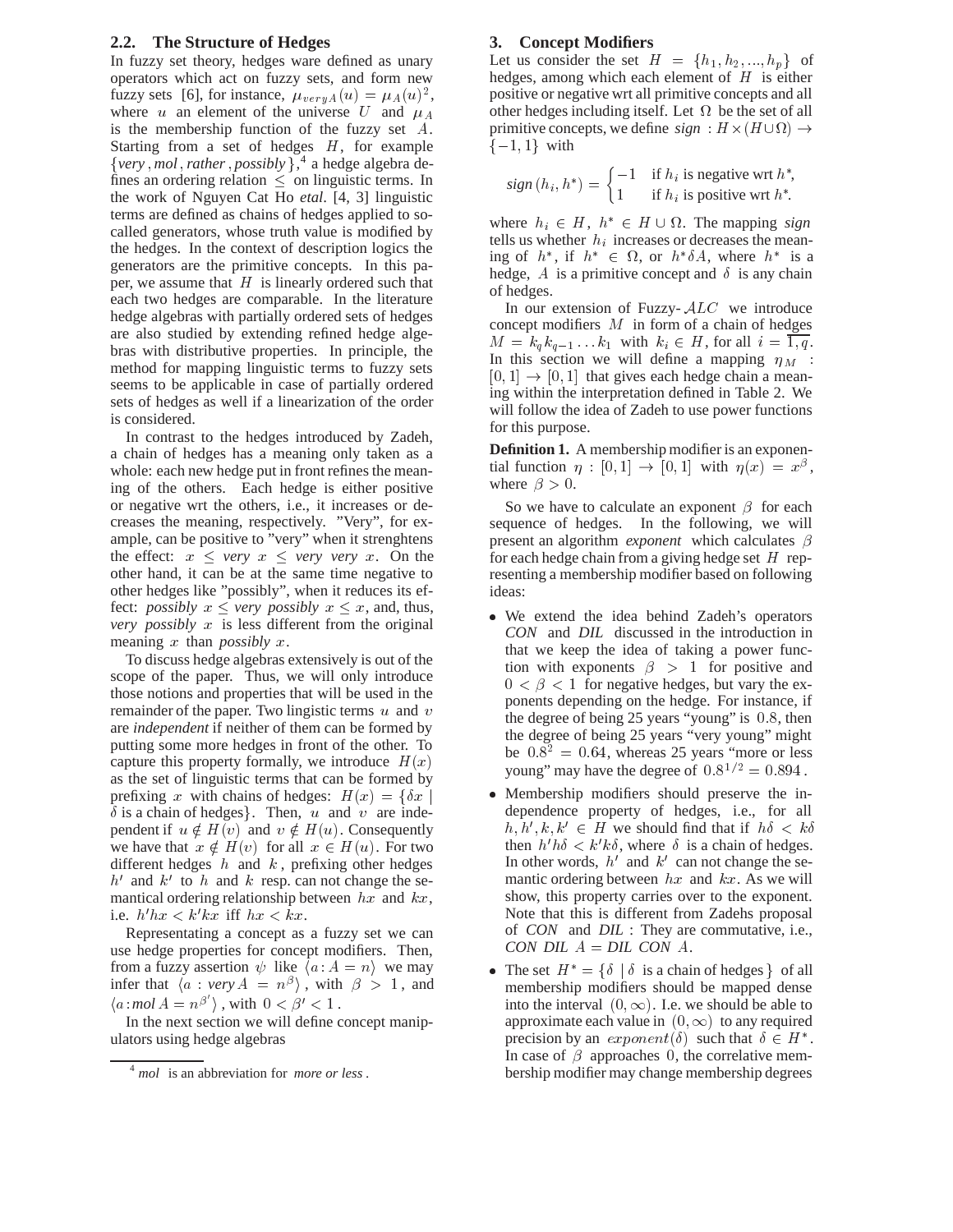of all individuals to 1, and in inverse case, if  $\beta$ comes close to  $+\infty$ , then all membership degrees approximate 0 (See Figure 1.)



Figure 1: The membership modifier of  $\delta A$ .

Based on the above ideas, we favour in this paper an approach to construct membership modifiers in which the greatest positive modifier (e.g. "very") behaves like the "traditional" operator *CON* . I.e. we choose a value *upper*  $> 1$  as exponent for *CON*, such that  $very A = CON A = A^{upper}$ , very very  $A = CON$   $CON$   $A = A^{upper^2}$  and so forth. Likewise, we choose a value  $0 < lower < 1$ as exponent for *DIL* , and treat the greatest negative modifier (e.g. "less") like *DIL* : *less*  $A = DIL$   $A =$  $A^{lower}$ , *very less*  $A = DIL$   $DIL$   $A = A^{lower}$ . The values *upper* and *lower* can be chosen arbitrarily in the range *upper*  $> 1$  and  $0 < lower < 1$  as parameters for the algorithm below to build a family of concept modifiers.

To simplify the computing process we assume that  $H$  is linearly ordered, i.e., each two hedges are comparable, and restrict ourselves to hedge sets  $H$  of an even cardinality  $2p$ , and sets of positive hedges and negative hedges of the same size  $p$ , i.e., we can represent  $H$  as  $H = \{h_1^-, h_2^-, ..., h_p^-, h_1^+, h_2^+, ..., h_p^+\}$ , with positive hedges  $h_1^+ < h_2^+ < \ldots < h_p^+$  and negative hedges  $h_1^- < h_2^- < \ldots < h_p^-$ . To avoid intermingling between positive or negative hedges, we restrict the mapping *sign* such that for a given  $h^*$  either all positive hedges  $h_i^+$  increase the meaning of  $h^*$  and all negative hedges  $h_i^-$  decrease the mean- $\lim_{h \to 0}$ , i.e.,  $sign(h_i^+, h^*) = 1$  and  $sign(h_i^-, h^*) = 1$  $-1$ , or the other way around, i.e.,  $sign(h_i^+, h^*) =$  $-1$  and  $sign(h_i^-, h^*) = 1$ .

The algorithm of calculating  $\beta$  for a chain  $M =$  $k_q k_{q-1} \ldots k_1$  of hedges is described in Figure 2. In the i-th step,  $sig$  indicates that  $k_i$  increases (by  $sig = 1$ ) or decreases (by  $sig = -1$ ) the value of  $\beta_{i-1}$ ;  $\beta_i$  will be the correlated value to  $k_i k_{i-1} \ldots k_1$ ; and  $\left(\frac{\ln n_i}{\ln n_i}\right)$  defines the interval in which the exponent of  $\delta k_i k_{i-1} \dots k_1$  can be obtained, where  $\delta$  is any chain of hedges. In case of most changing positive modifier (called by greatest positive modifier) like "very very ...very" we as-

Algorithm *exponent*

**Constants:** the values *upper*  $> 1$ ,  $0 < lower < 1$ , the mapping  $sign : H \times (H \cup \Omega) \rightarrow \{-1, 1\}$ 

**Input:** Concept modifier  $M = k_q k_{q-1} \dots k_1$  with  $k_i \in H$  for all  $i = \overline{1, q}$  $\mathbf{u}$  and  $\mathbf{u}$  and  $\mathbf{u}$  and  $\mathbf{u}$  and  $\mathbf{u}$  and  $\mathbf{u}$  and  $\mathbf{u}$  and  $\mathbf{u}$  and  $\mathbf{u}$  and  $\mathbf{u}$  and  $\mathbf{u}$  and  $\mathbf{u}$  and  $\mathbf{u}$  and  $\mathbf{u}$  and  $\mathbf{u}$  and  $\mathbf{u}$  and  $\mathbf{u}$  and

**Output:** The exponent  $\beta$ 

 $\blacksquare$  . The contract of the contract of the contract of the contract of the contract of the contract of the contract of the contract of the contract of the contract of the contract of the contract of the contract of the  $\mu p_0 = \mu p \nu$ ;  $\qquad_0 = \text{lower}; \quad \beta_0 = 1$ ;  $mpos = 1$ ;  $mneg = 1$ ;  $sig = sign(k_1, A)$ ; for  $i=1$  to q do { compute the index  $j$  such that  $k_i = h_j^-$  or  $k_i = h_j^+$ ; if  $i > 1$  then  $sig = sig \times sign(k_i, k_{i-1})$ ; if  $sig = 1$  then { then  $\{$  $\beta_i = \beta_{i-1} + \frac{u p_{i-1} - \beta_{i-1}}{2n} \times (2j-1);$  $up_i = \beta_{i-1} + \frac{up_{i-1} - \beta_{i-1}}{2n} \times (2j);$  $l o_i = \beta_{i-1} + \frac{u p_{i-1} - \beta_{i-1}}{2n} \times (2j-2);$ if  $mpos = 1$  and  $j = p$  then  $\{$  $\beta_i = upper^i$ ;  $up_i = upper^{i+1}$ ; } else  $mpos = 0$ ; and the contract of the contract of the contract of the contract of the contract of the contract of the contract of the contract of the contract of the contract of the contract of the contract of the contract of the contra else  $\beta_i = \beta_{i-1} - \frac{\beta_{i-1} - \iota \sigma_{i-1}}{2n} \times (2j-1)$ ;  $up_i = \beta_{i-1} - \frac{\beta_{i-1} - \iota o_{i-1}}{2n} \times (2j-2);$  $lo_i = \beta_{i-1} - \frac{\beta_{i-1} - \iota o_{i-1}}{2n} \times (2j);$ if *mneg*  $= 1$  and  $j = p$  then  $\{$  $\beta_i = lower^i$ ;  $lo_i = lower^{i+1}$ ; else  $mneg = 0$ ;  $\}$ and the contract of the contract of the contract of the contract of the contract of the contract of the contract of return( $\beta_q$ );  $\blacksquare$  . The contract of the contract of the contract of the contract of the contract of the contract of the contract of the contract of the contract of the contract of the contract of the contract of the contract of the

Figure 2: The algorithm to calculate the exponent  $\beta$ of membership modifier  $M$ .

 $\ell$ <sup>=</sup> *mneg* is dealt with in an inverse manner such that  $t =$  the exponent of  $\delta k_i k_{i-1} \dots k_1$  can receive values in sign  $\beta_i = upper^i$  and  $up_i = upper^{i+1}$ , to extend the interval for  $\delta k_i k_{i-1} \dots k_1$  to  $\left( l_0, +\infty \right)$ . In this case is  $mpos = 1$ . If there exists only one  $k_i$  in  $k_q k_{q-1} \ldots k_1$  with  $i \neq p$ , then *mpos* is changed to 0, and in this case it is not inspected any more.  $(0, up<sub>i</sub>)$ .

> In the following we will prove some properties of the algorithm. In the proofs we will often need to discuss what happens in the main loop, whose behaviour is different depending on the sequence  $k_i k_{i-1} \ldots k_1$ . To save space, we will define four cases that will be referred to in the proofs by their number. Let us denote  $\Gamma_1 = \frac{up_{i-1} - p_{i-1}}{2p}$  and  $\Gamma_2 = \frac{\beta i - 1 - l \delta i - 1}{2p}$ , by induction it is easy to examine that  $\Gamma_1 > 0$  and  $\Gamma_2 > 0$  for all *i*, and we have: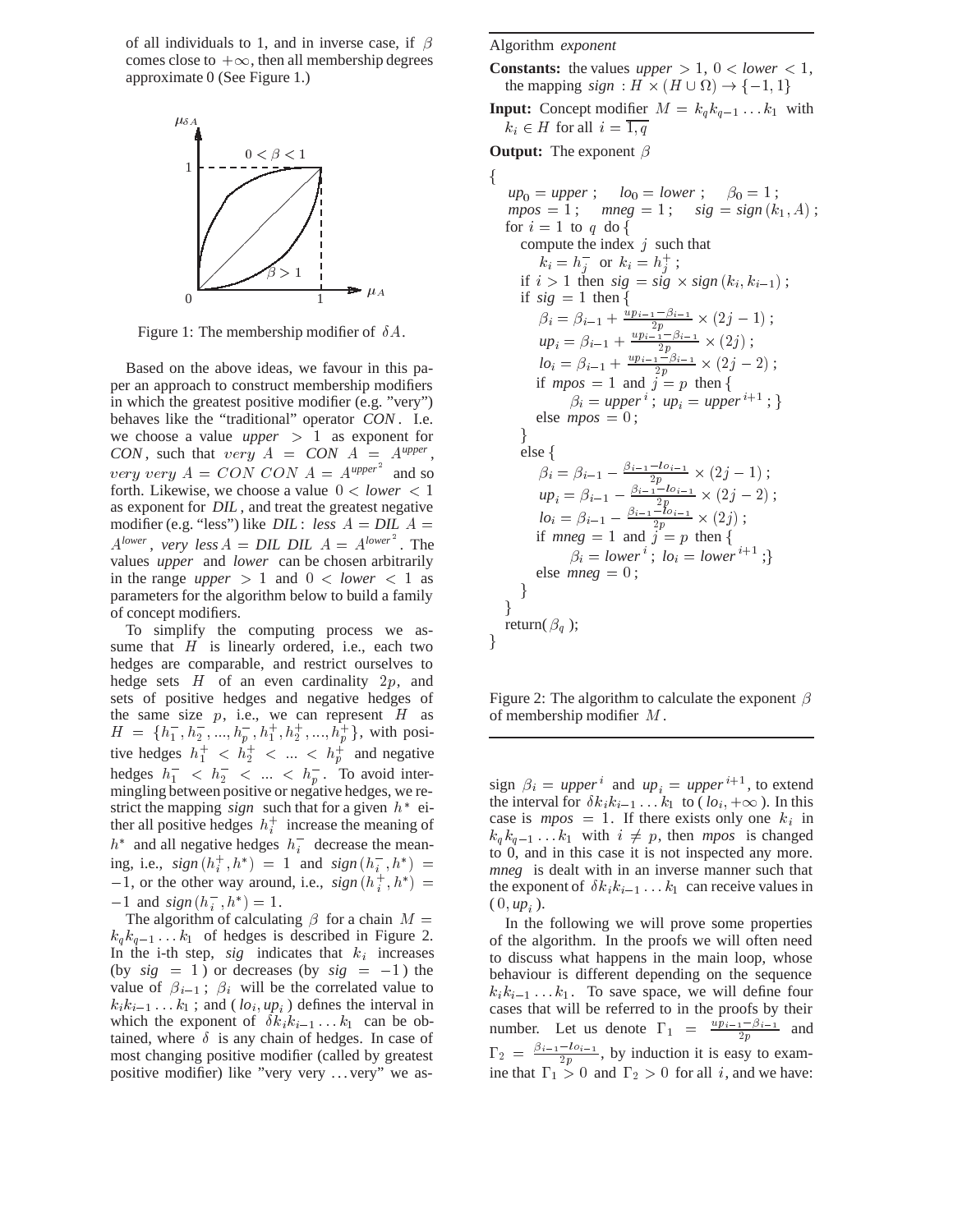(I)  $k_i$  is positive wrt  $k_{i-1}...k_1$  and  $k_ik_{i-1}...k_1$ is not the greatest positive modifier:

$$
\begin{array}{rcl}\n\beta_i & = & \beta_{i-1} + \Gamma_1 \times (2j-1); \\
up_i & = & \beta_{i-1} + \Gamma_1 \times (2j); \\
lo_i & = & \beta_{i-1} + \Gamma_1 \times (2j-2).\n\end{array}
$$

(II)  $k_i$  is positive wrt  $k_{i-1}...k_1$  and  $k_ik_{i-1}...k_1$ is the greatest positive modifier:

$$
\beta_i = upper^i;
$$
  
\n
$$
up_i = upper^{i+1};
$$
  
\n
$$
lo_i = \beta_{i-1} + \Gamma_1 \times (2p-2).
$$

(III)  $k_i$  is negative wrt  $k_{i-1}...k_1$  and  $k_ik_{i-1}...k_1$ is not the greatest negative modifier:

$$
\begin{array}{rcl}\n\beta_i & = & \beta_{i-1} - \Gamma_2 \times (2j-1); \\
\mu p_i & = & \beta_{i-1} - \Gamma_2 \times (2j-2); \\
\log i & = & \beta_{i-1} - \Gamma_2 \times (2j).\n\end{array}
$$

(IV)  $k_i$  is negative wrt  $k_{i-1}...k_1$  and  $k_ik_{i-1}...k_1$ is the greatest negative modifier:

$$
\beta_i = lower^i;
$$
  
\n
$$
lo_i = lower^{i+1};
$$
  
\n
$$
up_i = \beta_{i-1} - \Gamma_2 \times (2p-2).
$$

Before turning to the properties of this algorithm we would like to illustrate it be means of an example.

### **Example 1.**

Consider  $H = \{very, mol\}$  with  $p = 1$ , upper  $=$ 2, *lower*  $= 0.5$  and *sign* as follows:

 *very mol very mol* - --

Applying the algorithm we obtain:

|           | sig |              | lo    |      | $\mu$          |
|-----------|-----|--------------|-------|------|----------------|
|           |     | mpos<br>mneg |       |      |                |
| very      |     |              |       |      |                |
| mol       |     |              | 0.25  | 0.5  |                |
| very very |     |              | 2     |      |                |
| mol very  |     |              |       | 1.5  | $\overline{2}$ |
| very mol  |     |              | 0.5   | 0.75 |                |
| mol mol   |     |              | 0.125 | 0.25 | $0.5\,$        |

Let  $M = k_q k_{q-1} \dots k_1$  be a concept modifier, the corresponding values are denoted by  $l \circ M$ ,  $\beta_M$ and  $up_M$ .  $\beta_M$  is  $\beta_q$ , the output of the Algorithm, and  $l \circ_M$ ,  $u p_M$  are  $l \circ_q$ ,  $u p_q$ , which are calculated in the q-th step, respectively. For examination of the independence property we need the following lemma.

**Lemma 1.** For any concept modifier M we find:  $l \circ_M < \beta_M < \mu p_M$ .

*Proof.* It is easy to prove in the cases (I), (III), (II):  $\beta_M < up_M$  and (IV):  $\alpha_M < \beta_M$  We have to consider the case (II), whether  $l \circ_M < \beta_M$  is satisfied. The case (IV) is similar.

Because  $2p - 2 < 2p$  we also obtain  $\frac{2p-2}{2p} < 1$ . Therefore  $l \circ_M = \beta_{q-1} + (u p_{q-1} - \beta_{q-1}) \frac{2p-2}{2p} < \epsilon > 0$ 

 $\beta_{q-1} + (u p_{q-1} - \beta_{q-1}) \times 1 = \beta_{q-1} + u p_{q-1} - \beta_{q-1} =$ *upper*<sup>q</sup> because  $k_{q-1}$ ...  $k_1$  is also the greatest positive modifier of the length  $q-1$ . So  $l\omega_M < \beta_M =$ *upper* .

**Lemma 2.** Let  $k \in H$ , then  $l o_M \leq \beta_{kM} \leq u p_M$ .

*Proof.* It is easy to deduce the following constraints:  $l o_M < \beta_M \leq l o_{kM} < \beta_{kM} < \mu p_{kM} \leq \mu p_M$  in case (I)  $l o_M < \beta_M \leq l o_{kM} < \beta_{kM} = up_M < up_{kM}$  in case (II)  $l o_M \leq l o_{kM} < \beta_{kM} < u p_{kM} \leq \beta_M < u p_M$  in case (III)  $l_{\alpha_{kM}} < l_{\alpha_{M}} = \beta_{kM} < \mu_{\alpha_{kM}} \leq \beta_M < \mu_{\alpha_{M}}$  in case (IV) Thus,  $l \circ_M \leq \beta_{kM} \leq u \circ_M$  holds in all cases.  $\Box$ 

Therefore, we have the independence property of concept modifiers.

**Theorem 1.** Let  $M_1 = \delta_1 h k_0 \dots k_1$  and  $M_2 =$  $\delta_2 h' k_q \dots k_1$ , with  $h, h', k_i \in H$ ,  $i = \overline{1, q}$ , be two concept modifiers with the exponents  $\beta_1, \beta_2$ . Let  $\beta$ ,  $\beta'$  be the exponents of  $hk_q \dots k_1$  and  $h'k_q \dots k_1$ . Then, for every  $\delta_1, \delta_2$  we have that  $\beta_1 < \beta_2$  holds if  $\beta < \beta'$ .

*Proof.* Let  $M = k_q \dots k_1$ . We support that  $\delta_1 =$  $h_r \dots h_1$ . Since  $\delta_1 hM$  is not the greatest positive modifier (because  $\beta < \beta'$ ), we only need to pay attention to the cases (I), (III) and (IV). There are usually  $\beta_{hM} < up_{hM} \le up_M$ . Thus,

$$
\beta_1 = \beta_{h_r \dots h_1 h M} < up_{h_r \dots h_1 h M} \le up_{h_{r-1} \dots h_1 h M} \le
$$
\n
$$
\dots \le up_{h_1 h M} \le up_{h M}
$$

Similarly, we can obtain:  $lo_{h'M} < \beta_2$ .

Now, we examine that  $\mu p_{hM} \leq l \circ h \circ M$ 

According to the assumption,  $\beta < \beta'$ , so the next cases can happen:

1. *h* and *h'* are positive wrt M, with  $h = h_i^+$ ,  $h' = h_{j'}^+$  or  $h = h_j^-, h' = h_{j'}^-$  and  $j < j' \leq p$ , For  $j < j'$ , i.e.  $j \le j' - 1$ , or  $2j \le 2j' - 2$ , it follows

$$
\beta_M + \frac{up_M - \beta_M}{2p}(2j) \le \beta_M + \frac{up_M - \beta_M}{2p}(2j' - 2),
$$

or  $\mu p_{hM} \leq l \circ h M$ .

2. *h* and  $h'$  are negative wrt  $M$ : it is similar to the positive case.

3. *h* is negative and  $h'$  is positive wrt M : it is easy to prove because  $\mu p_{h,M} \leq \beta_M \leq l o_{h'M}$ Thus, the theorem is completely proven.  $\Box$ 

Now, we examine that our membership modifiers can change the membership degree of being an individual  $d$  an element of a concept  $A$  to any value in [0, 1], i.e. for  $\langle d : A = n \rangle$  and giving  $m \in [0, 1]$ , there exists a concept modifier  $M$  with the exponent  $\beta$ , such that  $\langle d : M A = n^{\beta} \rangle$  and  $|n^{\beta} - m| < \epsilon$ , with  $\epsilon > 0$ . We prove the following lemma.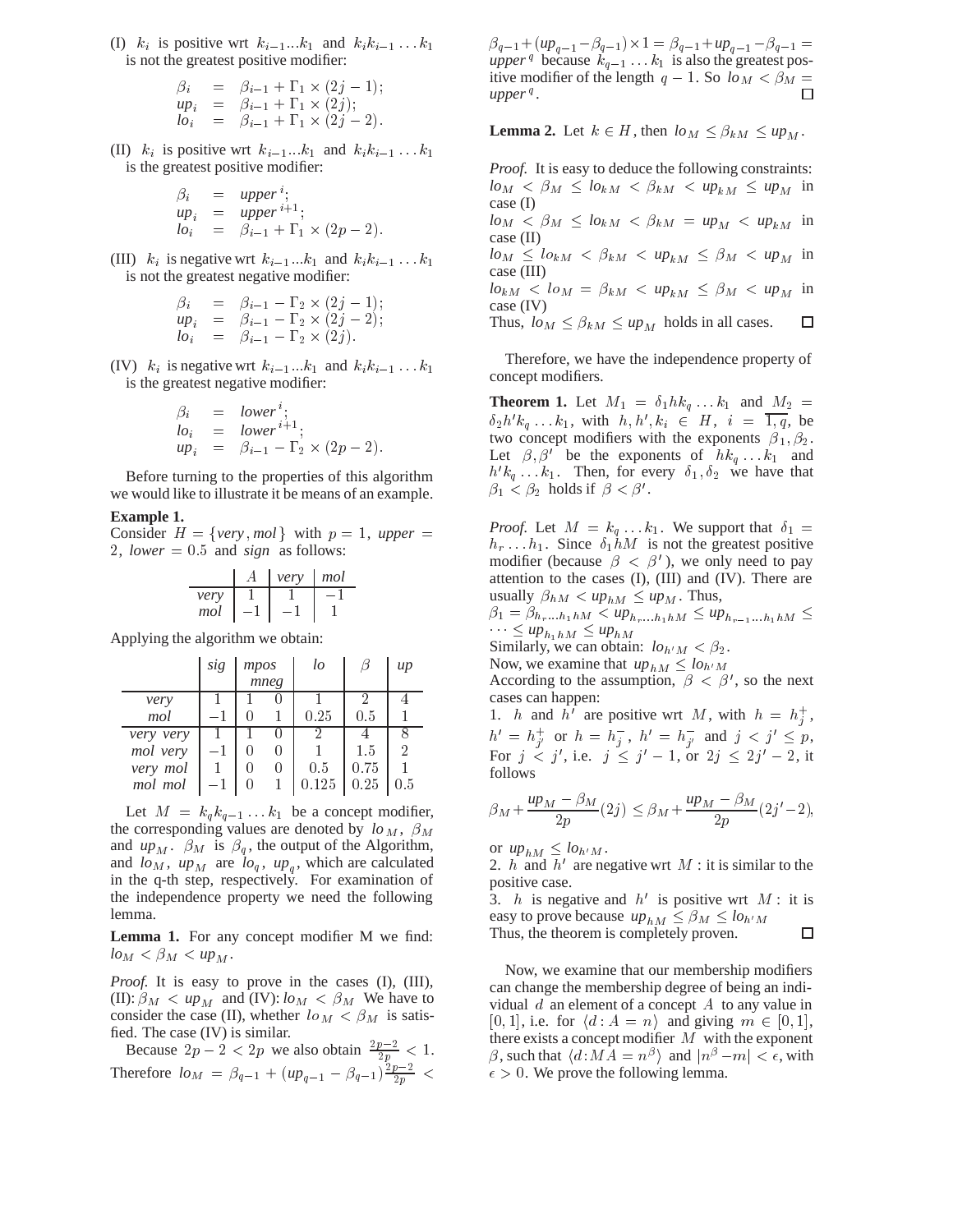**Lemma 3.** Let  $M_q^* = \{M \mid length(M) = q\}$  be the set of all concept modifiers containing  $q$  hedges,  $( \ln M, \mu p_M)$  be the intervall for exponents of  $\delta M$   $d$ . It foll for every  $\delta$ . Then

$$
\bigcup_{M \in M^*_\sigma} [l o_M, u p_M] = [lower^{q+1}, upper^{q+1}]
$$

 $\mathcal{A}$  . The contract of the contract of the contract of the contract of the contract of the contract of the contract of the contract of the contract of the contract of the contract of the contract of the contract of th

*Proof.* Let us denote  $M = hM'$ , with  $h \in H$  and  $M'$  contains  $q-1$  hedges. By examining all four cases (I), (II), (III) and (IV) we obtain:

$$
\bigcup_{h \in H} [lo_{hM'}, up_{hM'}] = \begin{cases} [lower^{q+1}, lower^{q-1}] \\ \text{if } M' = \underline{M} \text{ is the} \\ \text{greatest neg. modifier} \\ [upper^{q-1}, upper^{q+1}] \\ \text{if } M' = \overline{M} \text{ is the} \\ \text{greatest pos. modifier} \\ [lo_{M'}, up_{M'}] \\ \text{otherwise} \end{cases}
$$

Besides,

$$
\bigcup_{M' \neq \underline{M} \text{ and } M' \neq \overline{M}} [low] = [lower^{q-1}, upper^{q-1}]
$$

Thus,

$$
\bigcup_{M \in M_q^*} [l o_M, up_M] = \bigcup_{M' \in M_{q-1}^*} [\bigcup_{h \in H} [l o_{hM'}, up_{hM'}]]
$$
  
= [lower<sup>q+1</sup>, lower<sup>q-1</sup>] ∪ [lower<sup>q-1</sup>, upper<sup>q-1</sup>] ∪  
[upper<sup>q-1</sup>, upper<sup>q+1</sup>] = [lower<sup>q+1</sup>, upper<sup>q+1</sup>]  

**Theorem 2.** For  $x \in [0, +\infty]$  and any  $\epsilon > 0$ , there exists a concept modifier M such that  $|\beta - x| < \epsilon$ , where  $\beta$  is the exponent of M.

*Proof.* For the giving  $x$ , we can choose  $q$  such that  $x \in [lower^{q+1}, upper^{q+1}]$ . By Lemma 3 there exists  $M \in M_a^*$  such that  $x \in [l \circ_M, u \circ_M]$ . So, we have,  $|\beta_M - x| < up_M - lo_M$ . Since furthermore  $h \in H$ , it holds  $|\beta_{hM} - x| < up_{hM} - lo_{hM} <$  follow  $\mu p_M - \nu M$ . And so on, this process continues until we obtain  $\delta$  such that  $|\beta_{\delta M} - x| < \mu p_{\delta M} - \log M$  $\epsilon$ 

Hence, our exponential membership modifiers generate a family of modified concepts from a primitive concept  $A$ , and change the membership degree of an individual as an element of those. It follows, let  $\langle d \, : A = n \rangle$  be a fuzzy assertion and  $m \in [0, 1]$ , for any  $\epsilon > 0$ , there exists a concept modifier M with the exponent  $\beta$ , such that  $\langle d : MA = n^{\beta} \rangle$  and  $|n^{\beta} - m| < \epsilon$ . Furthermore, there is a subsumption relation between modified concepts.

**Theorem 3.** Let  $C = MA$  and  $D = M'A$  be two modified concepts from primitive concept  $A$ , and  $\beta$ ,  $\beta'$  are the exponents of M, M'. Then, D  $\langle \perp \rangle$ subsumes C iff  $\beta \ge \beta'$ .

*Proof.*  $\Rightarrow$  :  $\beta \ge \beta'$  implies  $x^{\beta} \le x^{\beta'}$  for all  $x \in$  $[0, 1]$ , or  $(A^{\mathcal{I}}(d))^{\beta} \leq (A^{\mathcal{I}}(d))^{\beta}$  for all individuals d. It follows  $(MA)^{\perp}(d) \leq (M'A)^{\perp}(d)$  for all d, or  $C^{\perp}(d) \le D^{\perp}(d)$ . Also, D fuzzy subsumes C.  $\Leftarrow$ : for  $(MA)^{\mathcal{I}}(d) \leq (M'A)^{\mathcal{I}}(d)$  for all d, or  $(A^{\mathcal{I}}(d))^{\beta} \leq (A^{\mathcal{I}}(d))^{\beta}$ , we have  $\beta \geq \beta'$ .

Now we are ready to turn our attention to decision procedures.

#### **4. Decision procedure**

In this section we present a decision procedure for unsatisfiability in  $ALC_{FH}$ . As usual, other problems can be reduced to an unsatisfiability problem, e.g. the satisfiability problem:

$$
\Sigma \models \langle (w_1, w_2) : R \circ n \rangle
$$
  
iff  $\Sigma \cup \langle (w_1, w_2) : R \bullet n \rangle$  is unsatisfiable,

$$
\Sigma \models \langle w : C \circ n \rangle
$$
  
iff 
$$
\Sigma \cup \langle w : C \bullet n \rangle
$$
 is unsatisfiable,

where  $\circ$  is one of  $\geq, \leq, \leq, \leq$  and  $\bullet$  is the negated operator  $\leq, <, >, \geq$ , respectively. The assertion of type  $\langle \alpha = n \rangle$  is not explicitly considered here, since it can easily be reduced to assertions using  $\leq$ and  $>$ :

$$
\Sigma \models \langle \alpha = n \rangle \quad \text{iff} \quad
$$
  

$$
\Sigma \models \langle \alpha \leq n \rangle \quad \text{and} \quad \Sigma \models \langle \alpha \geq n \rangle \quad ,
$$

resp.

$$
\Sigma, \langle \alpha = n \rangle \models \psi \quad \text{iff} \quad
$$

$$
\Sigma, \langle \alpha \le n \rangle, \langle \alpha \ge n \rangle \models \psi
$$

Due to lack of space we do not discuss the subsumption problem in this paper, however we conjecture that it can be reduced to the satisfiability problem by a process similar to knowledge base expansion [7], as in the closely related fuzzy  $ALC$  [8].

Our unsatisfiability decision procedure closely follows [8], but introduces a new set of rules for the handling of concept modifiers. Starting from a set  $S$  of fuzzy constraints, we apply propagation rules to add "simpler" constraints preserving the satisfiability. This process continues until we either find some contradictory constraints (a *clash*), thus proving unsatisfiability, or if no more rules are applicable. In the latter case we can construct a model from the completed set of constraints. Due to the non– deterministic nature of some of the rules, unsatisfiability has to be proven for possible all choices in the application of the rules. Thus, in general backtracking will be necessary to prove unsatisfiability.

S contains a *clash* iff it contains either one of the unsatisfiable fuzzy constraints  $\langle \perp \rangle$  where  $n > 0, \langle T \leq n \rangle$  where  $n < 1, \langle \alpha < 0 \rangle, \langle \alpha > 1 \rangle$ ,  $\langle \perp \rangle$  or  $\langle \perp \rangle$ , or S contains a conjugated pair of fuzzy constraints as in Table 3.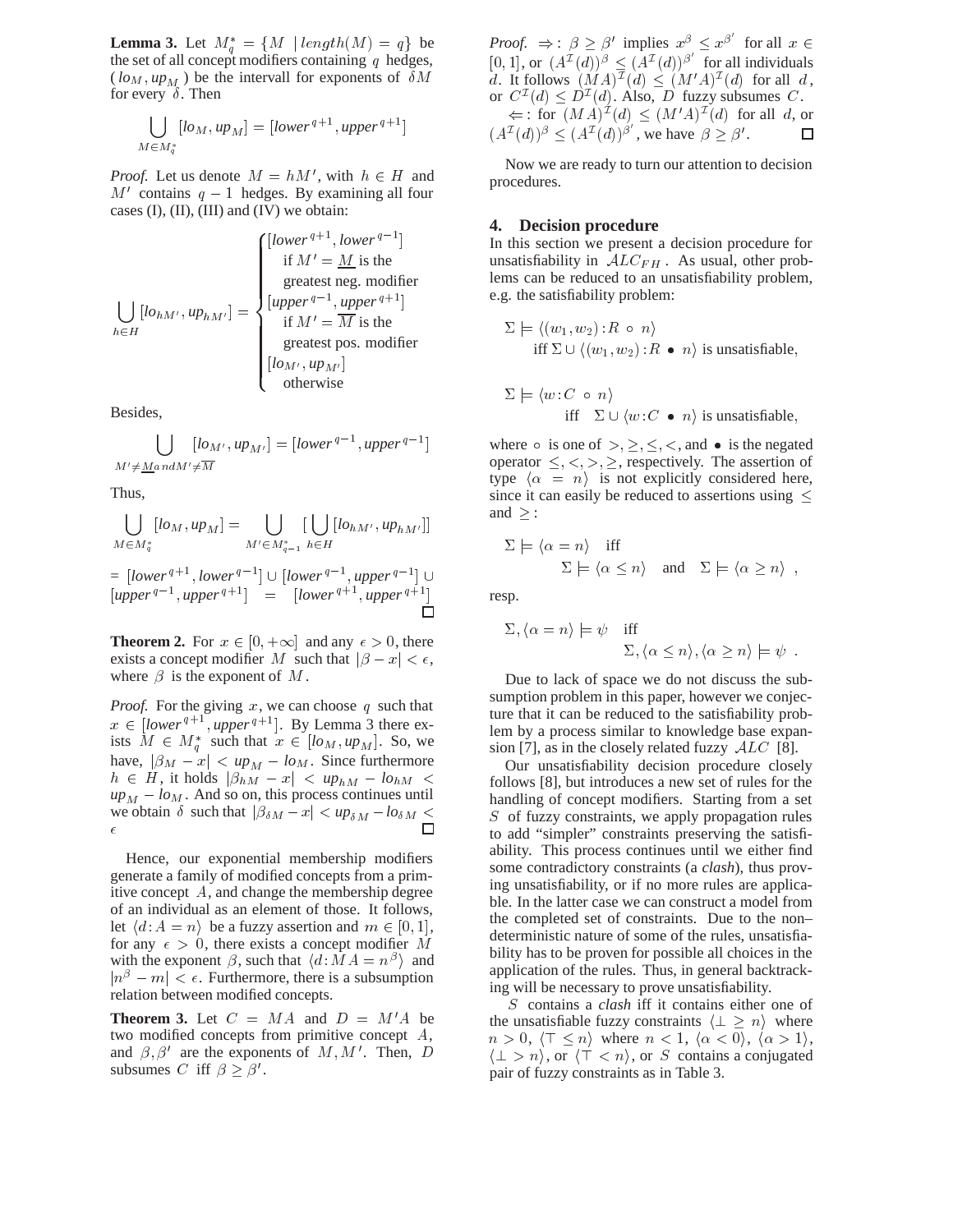| $\langle \alpha < m \rangle$ $\langle \alpha < m \rangle$ |            |  |
|-----------------------------------------------------------|------------|--|
| $\langle \alpha \geq n \rangle$   $n \geq m$   $n > m$    |            |  |
| $\langle \alpha > n \rangle \mid n \geq m$                | $n \geq m$ |  |

Table 3: The conditions, under which a row-column pair of fuzzy constraints is conjugated.

Table 4 contains the rules for of calculus. We have augmented the rules from [8] by the rules  $(M_>)$ ,  $(M_>)$ ,  $(M_<)$  and  $(M_<)$  to handle the concept modifiers. These propagation rules have the form  $\Phi \rightarrow \Psi$  if  $\Gamma$ , where  $\Phi$  and  $\Psi$  are sets of fuzzy constraints and  $\Gamma$  is a condition. A rule can be applied to a set  $S$  of fuzzy constraints if the condition  $\Gamma$  holds wrt  $S, \Phi \subset S$  and  $\Psi$  contains constraints not yet contained in  $S$ . As the result of the application the constraints in  $\Psi$  are added to  $S$ . An exception to this application rule are the non-deterministic rules  $(L_>, L), (L_>, \Pi_<)$  and  $(\sqcap_<)$ , where  $\Psi$  is of the form  $\Psi_1 \mid \Psi_2$ . They can be applied if  $\Gamma$  holds wrt  $S, \Phi \subseteq S$  and neither  $\Psi_1$  nor  $\Psi_2$  is a subset of S. The result of their application is non-deterministically either the addition of  $\Psi_1$  or the addition of  $\Psi_2$  to S.

A *completion* of a finite set of constraints  $S$  is the result of the application of the rules in Table 4 starting with  $S$  until no more rules can be applied. The calculus has the *termination property*, i.e. the rules can only be applied finitely often to a finite set of constraints: Since the sequents the rules add to the set have smaller term sizes than the antecedents, and each rule can be applied only once (or finitely often in the case of  $(\forall z)$  and  $(\exists z)$ ) to the same antecedent, there can be no infinite chain of rule applications.

**Example 2.** Let us consider the following knowledge base  $\Sigma$  :

"If a customer is very interested in a property, he wants a product  $p$  that has that property" holds to a degree more than 0.9:

(1) 
$$
\langle p : \neg (\exists \text{attr}, \text{very int}) \sqcup \text{wants} \geq 0.9 \rangle
$$

"The customer is interested in technics" to  $\geq 0.8$ :

$$
\langle tech: \text{int} \ge 0.8 \rangle
$$

"The product p has attribute technics" to  $\geq 0.7$ :

$$
(3) \qquad \langle (p,tech) : \text{attr} \ge 0.7 \rangle
$$

We want to prove that  $\Sigma$  entails that the customer wants product  $p$  to a degree of at least 0.9. That is, we have to prove the unsatisfiability of  $\Sigma$  together with the complement of the claim:

$$
\langle p: \text{wants} < 0.9 \rangle
$$

Application of rule  $(L>$ ) is non–deterministic. We have to consider the case

$$
(5) \t\t \langle p: \text{wants} \ge 0.9 \rangle ,
$$

$$
(\neg \ge) \qquad \langle w : \neg C \ge n \rangle \rightarrow \langle w : C \le 1 - n \rangle
$$
  

$$
(\neg \le) \qquad \langle w : \neg C \le n \rangle \rightarrow \langle w : C \ge 1 - n \rangle
$$

$$
(\sqcap_{\ge}) \quad \langle w:C \sqcap D \ge n \rangle \rightarrow
$$

$$
\langle w:C \ge n \rangle, \langle w:D \ge n \rangle
$$

$$
\begin{aligned} (\sqcup_{\le}) \quad & \langle w : C \sqcup D \le n \rangle \rightarrow \\ & \langle w : C \le n \rangle, \langle w : D \le n \rangle \end{aligned}
$$

$$
\begin{aligned}\n(\sqcup_{\ge}) \quad & \langle w:C \sqcup D \ge n \rangle \to \\
& \langle w:C \ge n \rangle \mid \langle w:D \ge n \rangle \\
(\sqcap_{\le}) \quad & \langle w:C \sqcap D \le n \rangle \to \\
& \langle w:C \le n \rangle \mid \langle w:D \le n \rangle\n\end{aligned}
$$

$$
(M_{\ge}) \quad \langle w \colon M A \ge n \rangle \rightarrow \langle w \colon A \ge n^{\frac{1}{\beta}} \rangle
$$
  
\nif  $\beta = exponent(M)$   
\n
$$
(M_{\le}) \quad \langle w \colon M A \le n \rangle \rightarrow \langle w \colon A \le n^{\frac{1}{\beta}} \rangle
$$
  
\nif  $\beta = exponent(M)$   
\n
$$
(M_{>}) \quad \langle w \colon M A > n \rangle \rightarrow \langle w \colon A > n^{\frac{1}{\beta}} \rangle
$$
  
\nif  $\beta = exponent(M)$ 

$$
(M_{<} ) \quad \langle w : M \land < n \rangle \rightarrow \langle w : A < n^{\frac{1}{\beta}} \rangle
$$
\n
$$
\text{if } \beta = \text{exponent}(M)
$$

$$
(\forall_{\ge}) \quad \langle w_1 : \forall R.C \ge n \rangle, \psi \rightarrow \langle w_2 : C \ge n \rangle
$$
  
if  $\psi$  is conjugated to  $\langle (w_1, w_2) : R \le 1 - n \rangle \in S$ 

 $(\exists \lt) \ \langle w_1 : \exists R.C \leq n \rangle, \psi \rightarrow \langle w_2 : C \leq n \rangle$ if  $\psi$  is conjugated to  $\langle (w_1, w_2) : R \leq n \rangle$ 

$$
(\exists \ge) \quad \langle w : \exists R.C \ge n \rangle \rightarrow
$$
  
 
$$
\langle (w, x) : R \ge n \rangle, \langle x : C \ge n \rangle
$$
  
if x is a new variable and there is no w'  
such that both  $\langle (w, w') : R \ge n \rangle$  and  
 $\langle w' : C \ge n \rangle$  are already in the constraint set

$$
(\forall \leq) \quad \langle w : \forall R.C \leq n \rangle \rightarrow
$$
  
\n
$$
\langle (w, x) : R \geq 1 - n \rangle, \langle x : C \leq n \rangle
$$
  
\nif x is a new variable and there is no w'  
\nsuch that both  $\langle (w, w') : R \geq 1 - n \rangle$  and  
\n $\langle w' : C \leq n \rangle$  are already in the constraint set

Table 4: The rules of the decision procedure. In addition to the presented rules there are rules  $(\neg_{>}),$  $(\neg \leq), (\sqcap_{\geq}) \dots (\forall \leq)$  for the strict relations. These can easily be obtained from the rules above by replacing  $\geq$  by  $>$  and  $\leq$  by  $\lt$ .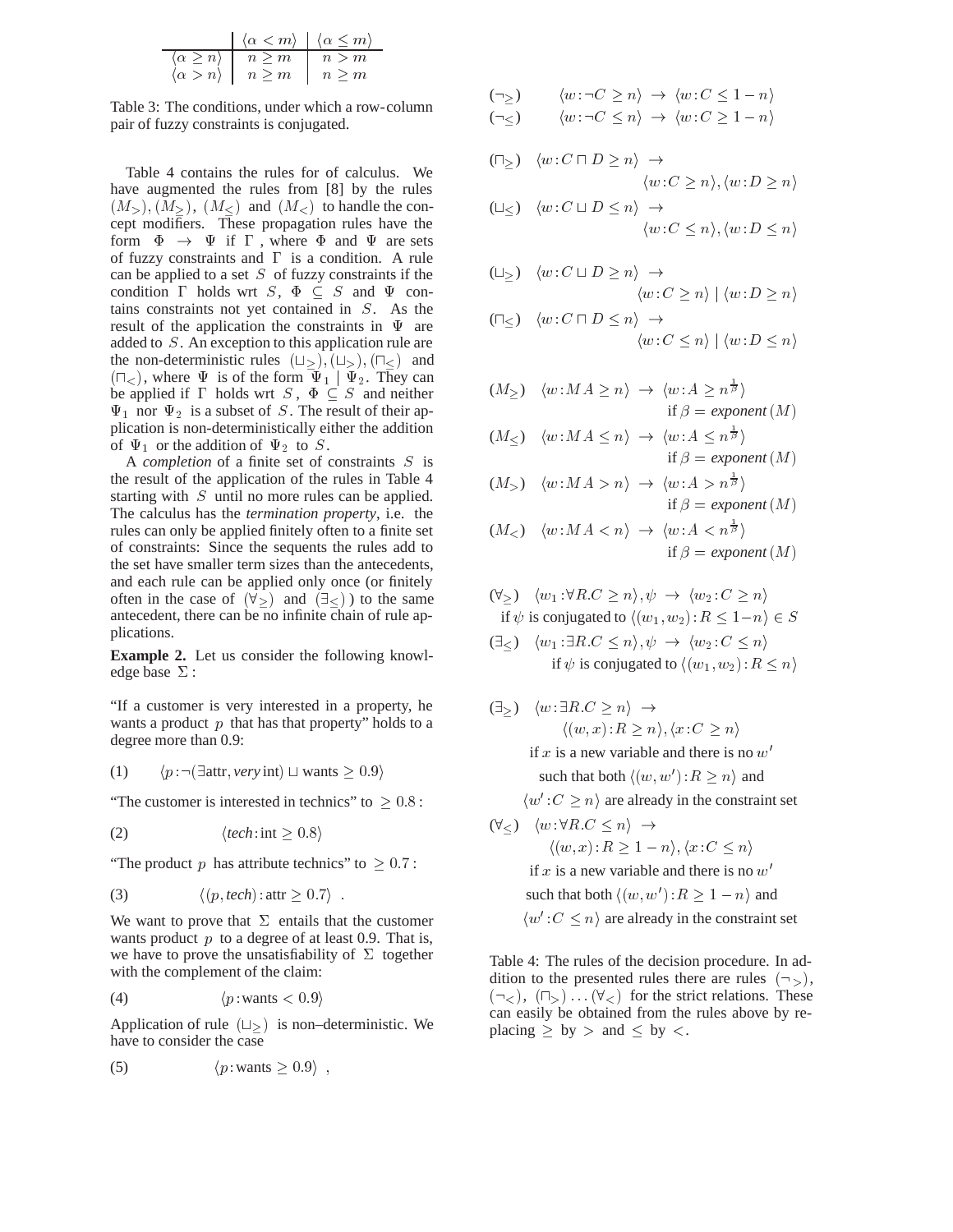which immediately yields a clash with (4). The other case yields

(5') 
$$
\langle p: \neg(\exists \text{attr}, \text{very} \text{int}) \ge 0.9 \rangle
$$
,

(6<sup>'</sup>)  $\langle p : \exists \text{attr}, \text{very int} \leq 0.1 \rangle$ ,

Since (3) is conjucated to  $\langle (p, tech) : attr \leq 0.1 \rangle$ , rule  $(\exists<)$  yields:

(7') 
$$
\langle
$$
 *tech: very* int  $\leq 0.1$ 

Application of  $(M_<)$  with *exponent* (very) = 2 gives

$$
(8') \t\langle tech: \text{int} \le 0.316 \rangle ,
$$

which clashes with (2). Thus, there is no clash–free completion of  $\Sigma \cup \{(4)\}\)$ . Hence, it is unsatisfiable, and consequently  $\Sigma \models \langle p : \text{wants} > 0.9 \rangle$ .

The discussed rules give us a decision procedure for  $ALC_{FH}$  , because we can construct a model for a set  $S$  of constraints from a clash–free completion of  $S$  or prove that there is no model for  $S$  if there os no clash–free completion.

**Theorem 4.** A finite set of fuzzy constraints  $S$  is satisfiable iff there exists a clash free completion of  $S$ .

*Proof.*

- $\Rightarrow$  **:** By case analysis it is easily verified that the rules are sound, i.e. if we apply a rule to a satisfiable constraint–set  $S_1$ , the result  $S_2$  is satisfiable as well, and thus, clash–free. Let us just give two examples for the rules  $(\exists<)$  and  $(M_{>})$ .
	- $(\exists <)$ : Assume  $(\exists <)$  is applicable, i.e. S<sub>1</sub> contains  $\langle w_1 : \exists R.C \leq n \rangle$  and  $\langle (w_1, w_2) : R \geq n \rangle$ for some  $w_1, w_2$  and  $1 \ge m > n \ge 0$ . <sup>5</sup> Since  $S_1$  is satisfiable, there is an interpretation  $\mathcal I$  that satisfies both  $\langle w_1 : \exists R.C \leq n \rangle$ and  $\langle (w_1, w_2) : R \geq n \rangle$ . If  $\langle w_2 : C \leq$  $m$  was not satisfied by  $I$ , we would have  $\min\{R^L(w_1^L, w_2^L), C^L(w_2^L)\} = m > n$ , and thus  $(\exists R.C)^{\mathcal{I}} > n$  according to Table 2. This contradicts our assumption, i.e.  $\langle w_2 : C \leq m \rangle$ is satisfied by  $I$ , and thus  $S_2$ .
	- $(M_{>})$ : Assume  $(M_{>})$  is applicable, i.e.  $S_1$ contains  $\langle w : MA \geq n \rangle$  for some W, n, and the concept modifier  $M$  applied to the primitive concept A. Since  $S_1$  is satisfiable, there is an interpretation  $\mathcal I$  that satisfies  $\langle w: M A \rangle$ *n*), and thus  $(MA)^{\perp}(w^{\perp}) = (A)^{\perp}(w^{\perp})^{\beta} \geq n$ . Let  $\beta = exponent(M)$ . Since  $\beta > 0$  and  $n \geq 0$  we can conclude  $(A)^{\mathcal{I}}(w^{\mathcal{I}}) \geq n^{\frac{2}{\beta}}$ . Thus,  $S_2$  is satisfied by  $\mathcal I$  as well.
- $\Leftarrow$ : Assume S' is a clash–free completion of S. We will now construct a model for the fuzzy constraints of  $S'$  that only contain primitive concepts or roles, and prove that it is a model of  $S'$ , and thus  $S$ , as well.

Consider the interpretation  $\mathcal I$  such that the domain  $\Delta^{\perp}$  is the set of objects appearing in S',  $w^{\perp} = w$  for all  $w \in \Delta^{\perp}$ , and that maps the primitive concepts and the roles to the median of the lowest upper bound and the greatest lower bound given in  $S'$ , inclusive the implicit constraints 0 and 1:

$$
A^{T}(w^{T}) =
$$
  
\n
$$
\frac{1}{2} \max \left( \begin{array}{c} \{n \mid \langle w : A \rangle n \rangle \in S' \} \cup \\ \{n \mid \langle w : A \rangle n \rangle \in S' \} \cup \{0\} \end{array} \right) +
$$
  
\n
$$
\frac{1}{2} \min \left( \begin{array}{c} \{n \mid \langle w : A \leq n \rangle \in S' \} \cup \\ \{n \mid \langle w : A \leq n \rangle \in S' \} \cup \{1\} \end{array} \right)
$$

$$
R^{T}(w_{1}^{T}, w_{2}^{T}) =
$$
  
\n
$$
\frac{1}{2} \max \begin{pmatrix} \{n \mid \langle (w_{1}, w_{2}) : R > n \rangle \in S' \} \cup \\ \{n \mid \langle (w_{1}, w_{2}) : R \ge n \rangle \in S' \} \cup \\ \{0 \} \end{pmatrix} +
$$
  
\n
$$
\frac{1}{2} \min \begin{pmatrix} \{n \mid \langle (w_{1}, w_{2}) : R < n \rangle \in S' \} \cup \\ \{n \mid \langle (w_{1}, w_{2}) : R \le n \rangle \in S' \} \cup \\ \{1 \} \end{pmatrix}
$$

It can easily be verified that this interpretation satisfies all constraints for primitive concepts and roles given in  $S'$  if  $S'$  is clash–free. The satisfaction of the other fuzzy constraints in  $S'$  are shown by induction on the term structure of the  $ALC_{FH}$  -formula in the constraints. Again, we just present two cases for space reasons.

- **Case**  $\langle w : \forall R.C < n \rangle$  Since S' is complete, there is a w' such that  $\langle (w, x) : R > 1 - n \rangle$ and  $\langle x : C < n \rangle$  are in S' and are satisfied by  $I$  by induction assumption.<sup>6</sup> Thus, there is a  $w' \in \Delta^{\mathcal{I}}$  such that  $1 - R^{\mathcal{I}}(w^{\mathcal{I}}, w'^{\mathcal{I}}) < n$  and  $C^{\perp}(w'^{\perp}) < n$ , and hence  $(\forall R.C)^{\perp} < n$ .
- **Case**  $\langle w : MA \rangle$  : Since S' is complete,  $\langle w : A > n^{\frac{1}{\beta}} \rangle$  with  $\beta = exponent(M)$  is in  $S'$  and is satisfied by  $\mathcal I$  by induction assumption. Thus,  $A^{\perp}(w^{\perp}) > n^{\frac{1}{\beta}}$ , and since  $\beta > 0$ we have that  $(MA)^{\mathcal{I}}(w^{\mathcal{I}}) > n$ .

 $\Box$ 

### **5. Truth Bounds and Expressivity**

In practice it is often important to determine bounds for the truth values at which fuzzy constraints are entailed or can be satisfied. For instance, for a knowledge base  $\Sigma$  the lowest value of  $n$  (called the *lower truth bound*) such that  $\Sigma = \langle k : \text{technical } \geq n \rangle$ might determine how much the customer  $k$  is interested in technical aspects. [8] proves for Fuzzy- ALC that *n* is one of the values occurring in  $\Sigma$ , their complements, or one of  $\{0, 0.5, 1\}$ . The following example shows that this is not true for our

<sup>&</sup>lt;sup>5</sup>We skip the similar other case  $\langle w_2 : C > m \rangle$  with  $m \geq n$  for the clash, here.

 $6 w'$  is either the new variable indtroduced by the application of  $(\forall \langle \rangle)$ , or the w' that prevented the execution of  $(\forall_<)$ .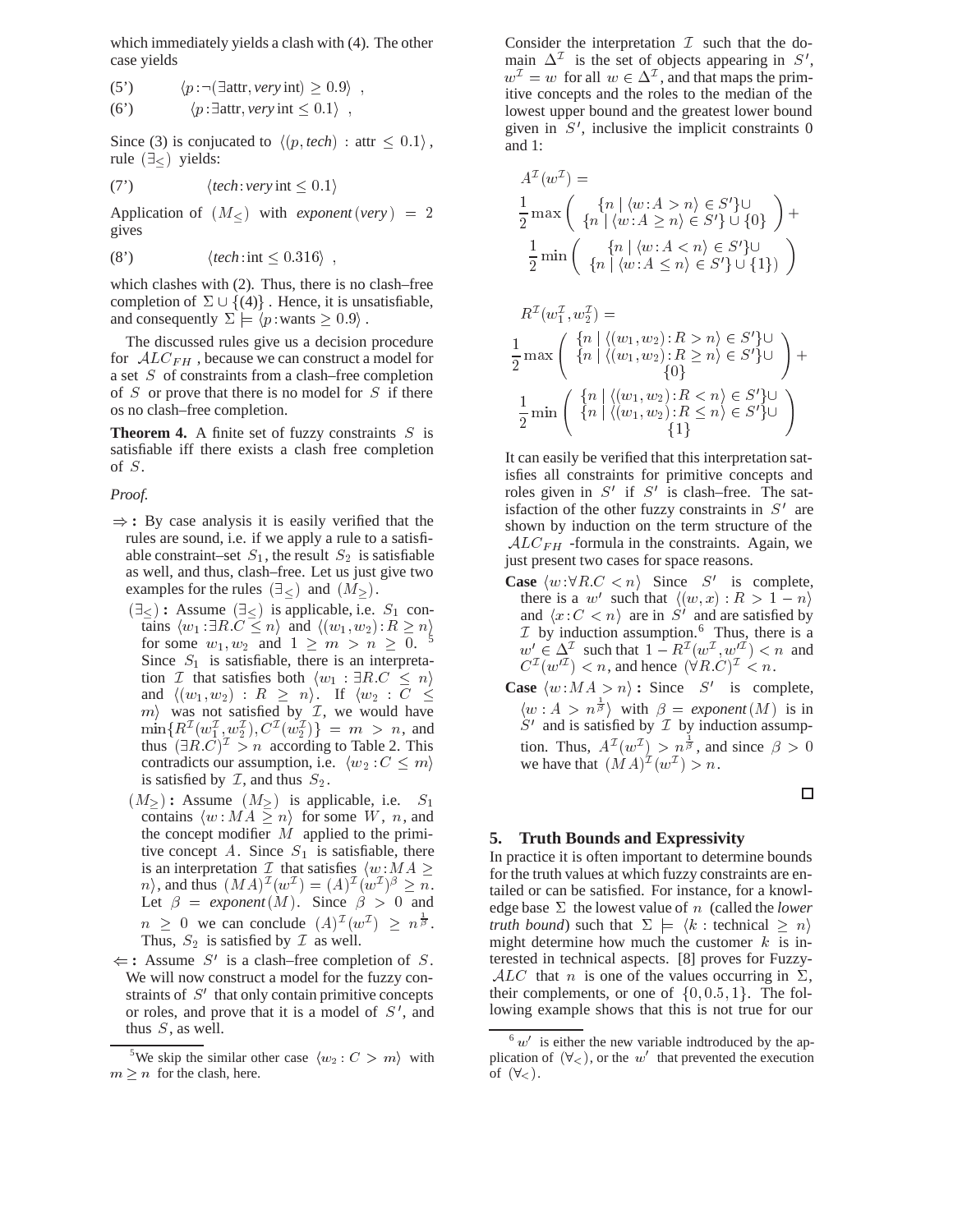language. Thus, the binary search in that set suggested in [8] does not suffice to calculate the truth values in  $ALC_{FH}$ . This also shows that our language is strictly more expressive than Fuzzy- $ALC$ . als

**Example 3.** Consider the satisfiability problem

(9)  $\emptyset \models \{\text{technical } \sqcap \neg \text{very technical } \geq n\}$ .

As the reader can easily verify, this is satisfiable whenever *n* is less than  $1 - x$ , where *x* is the solution for  $1 - x^2 = x$  and  $\beta = exponent(very)$ . If we choose the hedges as in Example 1, we have  $\beta = 2$ , and thus (9) is satisfiable iff  $n \geq 0.618...$ 

However, one can easily approximate the truth bounds to any given precision by a binary search in the interval  $[0, 1]$ . E.g., starting from  $[0, 1]$ , an interval  $[l, u]$  for the lower truth bound for  $n$  in  $\Sigma \models$  lation  $k: C \geq n$  can successively be halved to  $\left[ l, \frac{u+l}{2} \right]$  or  $\left[\frac{u+l}{2}, u\right]$  by checking whether  $\Sigma \models k : C \ge \frac{u+l}{2}$  is satisfiable. It seems likely that the application of constraint propagation techniques can improve this process very much.

### **6. Complexity**

Because the language Fuzzy  $ALC$  defined in [8] is a subset of  $ALC_{FH}$  and we use a similar decision procedure, the PSPACE-hardness of deciding entailment for Fuzzy  $ALC$  carries over to our language. Another result that carries over is, that the rules for the quantifiers  $\exists$  and  $\forall$  can lead to exponential space requirements in a proof. [8] alleviates this problem through the introduction of so called *trace rules* for the quantors, and we believe this is possible for our case as well.

#### **7. Discussion**

Description logics are a widely accepted formalism for representing and reasoning about a terminology based on crisp concepts and relations. Fuzzy logic is a widely accepted formalism for representing and reasoning about non-crisp concepts and relations. Surprisingly, there have been only few attempts to combine the advantages of both within one system that we are aware of, viz. [9] and [8].

In this paper we have presented the fuzzy description logic with hedges  $ALC_{FH}$ . It is a conservative extension of Fuzzy-  $ALC$  defined by Umberto Straccia in [8]. In [8] the classical description logic  $ALC$  is extended by interpreting concepts and relations as fuzzy sets, the correspondence of the fuzzy semantics and the semantics of the equivalent "crisp"  $ALC$  is discussed and decision procedures for the entailment and subsumption problem have been defined. We extend the fuzzy description logic given there by concept manipulators whose semantics is based on hedge algebras.

Christopher B. Tresp an Ralf Molitor [9] extend  $ALC$  with membership manipulators, i.e., functions that map the set  $[0, 1]$  of fuzzy truth values to  $[0, 1]$ . These can be applied to the fuzzy sets

representing concepts in order to construct new concepts. The membership manipulators are restricted to triangular functions on  $[0,1]$ . Tresp and Molitor also define a constraint propagation based method for computing the degree of subsumption between two concepts. However, their consequence relation is counter-intuitive to us in some cases. In [9] a concept  $D$  is subsumed by a concept  $C$  by the minimum degree of  $D$  being satisfied in interpretations that map  $C$  to 1. Consequently, they can draw arbitrary conclusions from a premise which is never satisfied to degree  $1$ , but, say, only to  $0.6$ . Such a concept is discussed in Example 3. In  $ALC_{FH}$ membership manipulators are hedges and the subsumption of modified concepts is based–as we believe quite intuitively–on the "less than or equal" relation of the corresponding  $\beta$ -values as shown in Theorem 8. On the other hand, we can handle only primitive concepts, whereas Tresp and Molitor deal with concepts in general.

We hope that this paper is the starting point of a fruitful combination of description logic, fuzzy logic and hedge algebras based on the idea of manipulating concepts by hedges. In deed, many interesting problems are yet to be solved. Hedges were only applied to primitive concepts. The application of concept modifiers to non–primitive concept seems possible, but it leads to some counter–intuitive cases where e.g. the expression *very mol A* can have two different meanings:  $very (mol A)$  or  $(very mol)A$ . In this paper we have only discussed the unsatisfiability problem. Although we claim that the subsumption problem is also decidable and can be dealt with by extending the corresponding algorithm in [8], it remains to turn this claim into a theorem. Likewise, we believe that trace rules introduced in [8] for Fuzzy-  $ALC$  can be extended to deal with  $ALC_{FH}$ , but, again, this remains to be rigorously shown. Finding a good real-world application is vital for the success of the proposed method. We believe that the field of intelligent user-adaptive e-commerce provides such examples.

### **References**

- [1] Franz Baader and Ulrike Sattler. An overview of tableau algorithms for description logics. *Studia Logica*, 69:5–40, 2001.
- [2] Diego Calvanese, Giuseppe De Giacomo, Maurizio Lenzerini, and Daniele Nardi. Reasoning in expressive description logics. In Alan Robinson and Andrei Voronkov, editors, *Handbook of Automated Reasoning*, pages 1583– 1634. Elsevier, 2001.
- [3] Nguyen Cat Ho, Tran Dinh Khang, Huynh Van Nam, and Nguyen Hai Chau. Hedge algebras, linguistic valued logic and their application to fuzzy reasoning. *International Journal of Uncertainty, Fuzziness and Knowledge-Based Systems*, 7(4):347–361, 1999.